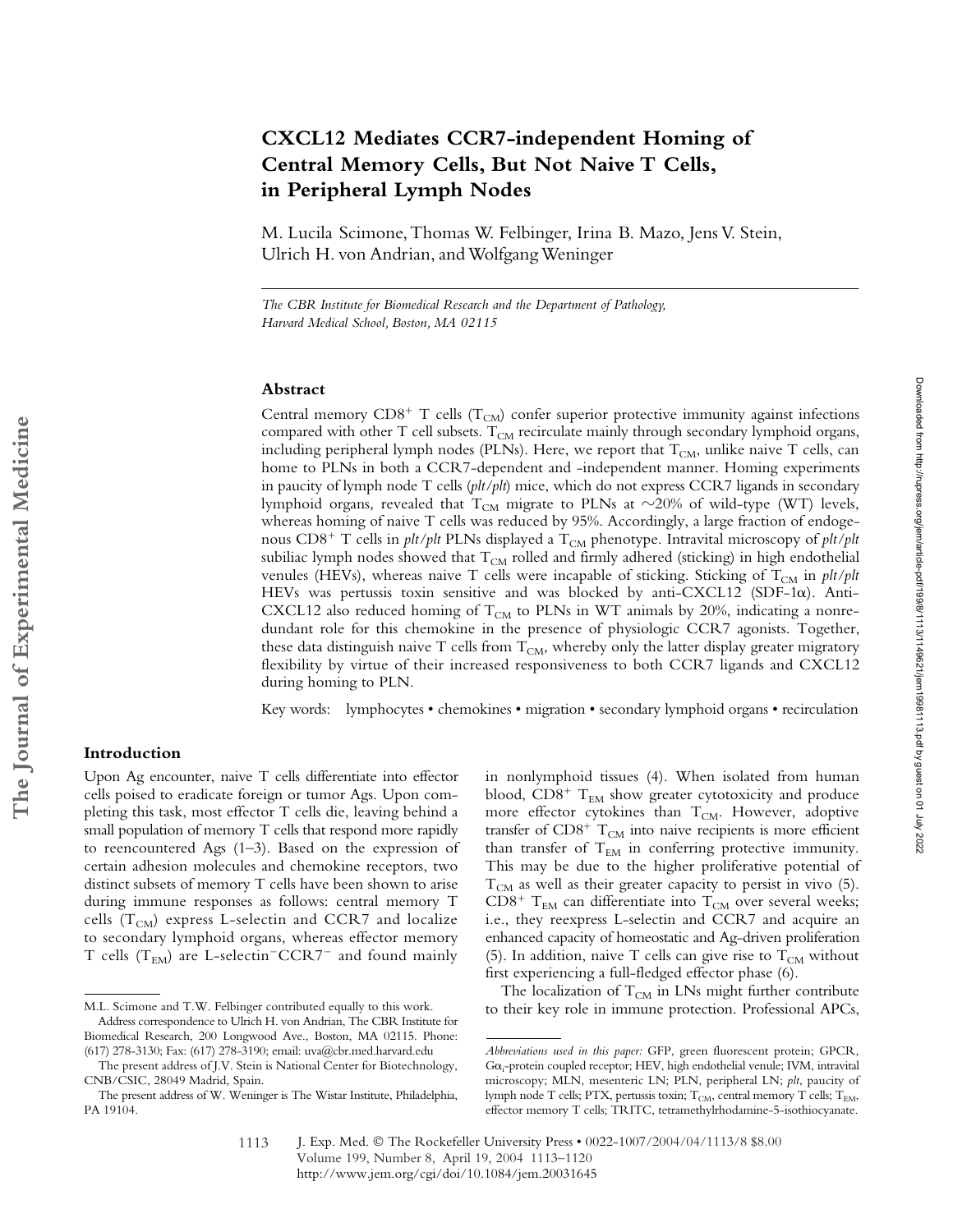in particular DCs, transport Ag from the periphery into the T cell zones of the LN  $(7)$ . Thus,  $T_{CM}$  are strategically positioned to interact with DCs, which provide optimal stimulatory signals if  $T_{CM}$  detect a recall Ag on their surface.

We have recently described a method that allows for the generation of central memory-like CD8<sup>+</sup> T cells in vitro (6). Ag-primed CD8<sup>+</sup> T cells cultured in IL-15 for 5-7 d express high levels of CD44, L-selectin, and CCR7. Upon TCR stimulation, they produce IFN- $\gamma$ , but are not acutely cytotoxic in vitro. After adoptive transfer, these cells survive for long periods of time, and mount rapid Ag-specific recall responses. We have shown that these cells migrate to all secondary lymphoid organs, including peripheral LNs (PLNs), mesenteric LNs (MLNs), Peyer's patches, and spleen (8). Similar to naive T cells, migration to PLNs occurred via high endothelial venules (HEVs) and depended on L-selectin (8).

To address the role of CCR7 in PLN homing,  $T_{CM}$ were injected into paucity of lymph node T cells (*plt/plt*) mice in which the lymphoid organ–expressed CCR7 ligands CCL19 (ELC) and CCL21-Ser (SLC) are deleted (9–12). The few T cells present in *plt/plt* PLNs are enriched for memory cells (10), shown here to be predominantly  $T_{CM}$ , indicating that this subset can home to LNs in the absence of CCR7 ligands. Indeed, although naive T cell homing was reduced to 5%,  $T_{CM}$  migration to *plt/plt* PLNs was reduced to only 20% of WT levels (8). This suggests involvement of one or more CCR7-independent pathways that enable at least some  $T_{CM}$  to home to PLNs.

In this paper, we show that  $T_{CM}$  rolled and adhered firmly in  $plt/plt$  PLN HEVs.  $T_{CM}$  sticking and migration to *plt/plt* PLNs were pertussis toxin (PTX) sensitive and CXCL12 dependent. Homing of  $T_{CM}$  to WT PLNs was also partially dependent on CXCL12. In contrast, CXCL12 had no detectable effect on naive T cell trafficking to PLNs. Thus,  $T_{CM}$  use at least two different chemokine pathways, CCR7–CCL19/21 and CXCR4– CXCL12, to enter PLNs under steady state conditions.

## **Materials and Methods**

#### *Mice*

DDD/1-*plt/plt*, BALB/c-*plt/plt*, and DDD1-*mtv/mtv* control mice were provided by A. Matsuzawa (University of Tokyo, Tokyo, Japan). Transgenic T–green fluorescent protein (GFP) mice were generated in our laboratory (13).  $CXCR3^{-/-}$  mice were provided by C. Gerard (Harvard University, Boston, MA). C57BL/6 and BALB/c mice were purchased from The Jackson Laboratory. Mice were housed and bred in a specific pathogenfree and viral antibody-free animal facility. Experiments were in accordance with National Institutes of Health guidelines and approved by the Committees on Animals of Harvard Medical School and The CBR Institute for Biomedical Research.

#### *Reagents*

Fluorochrome-labeled mAbs were obtained from BD Biosciences as follows:  $CD3\varepsilon$ ,  $CD4$ ,  $CD8\alpha$ ,  $CD44$ ,  $CD25$ , L-selectin, CD122, CD69, and  $TCR\beta$ . To detect CCR7 and P-selectin ligand expression, recombinant human CCL19-Ig and P-selectin–Ig chimeras were used (6). Antimurine CXCL12, recombinant murine CXCL12, CCL2, CCL5, CCL19, and recombinant human IL-15 were obtained from R&D Systems. PTX was obtained from Calbiochem.

## *In Vitro Differentiation of*  $T_{CM}$

 $T_{CM}$  were generated as described previously (6). In brief, splenocytes were incubated with 1  $\mu$ g/ml anti-CD3 $\varepsilon$  and 2 d later with media containing 20 ng/ml IL-15 (for 5–8 d). Before each experiment, activation marker and homing molecule expression were assessed by flow cytometry (8).

#### *ELISA and Immunofluorescence*

PLNs were removed from WT and *plt/plt* mice, homogenized in lysis buffer (radioimmunoprecipitation assay buffer with 1 mM PMSF, 10  $\mu$ g/ml aprotinin, and 10  $\mu$ g/ml leupeptin), and centrifuged (14k  $g$  at 4 $\rm ^{o}C$  for 10 min). The supernatant was assayed for CXCL12 immunoreactivity by ELISA (R&D Systems). Immunostaining of frozen sections was performed as described previously (14).

#### *Homing Assays*

Homing assays were performed as described previously (8). In brief, tetramethylrhodamine-5-isothiocyanate (TRITC)-labeled  $T_{CM}$  were mixed with LN cells from T-GFP mice and injected i.v. into recipients. After 1 or 24 h, 1 ml PBLs, spleen, PLNs, and MLNs were harvested, immunostained, and analyzed by flow cytometry. The homing index in organs was calculated as the ratio between the number of  $\text{CD}8^+\text{TRITC}^+$   $(\text{T}_{\text{CM}})$  and  $\text{CD}8^+\text{GFP}^+$ (naive) T cells divided by the ratio of CD8+TRITC+ and  $CD8+GFP+$  cells in the input (8). In some experiments,  $T_{CM}$ were pretreated with 100 ng/ml PTX for 2 h before adoptive transfer. For blocking experiments,  $100 \mu$ g/mouse anti-CXCL12 or control mAb were injected i.v. 15 min before adoptive transfer of T cells.

## *Intravital Microscopy and Image Analysis*

*Subiliac LN Preparation.* Surgical preparation of LNs was performed as described previously (15).  $T_{CM}$  were labeled with calcein (Molecular Probes), and small boli of cells were injected intraarterially. T cell–endothelial cell interactions in subiliac LNs downstream from the injection site were recorded. For experiments testing the role of CXCL12, cell behavior was analyzed in the same vessels before and after mAb injection. To assess the role of Ga<sub>i</sub>-protein coupled receptors (GPCRs), PTX-treated and untreated  $T_{CM}$  were compared.

*Cremaster Muscle Preparation.* Cremaster muscles of C57BL/6 mice were prepared as described previously (16). Calcein-labeled  $T_{CM}$  were injected, and several postcapillary and small collecting venules were recorded during a 15-min control period to determine baseline rolling and sticking. Subsequently, superfusion buffer was replaced with buffer containing 100 nM CXCL12, and  $T_{CM}$  behavior was recorded in the same vessels for an additional 15 min.

Offline frame-by-frame video analysis was performed as described previously (17). Rolling fraction was determined as the percentage of cells interacting with HEVs in the total number of cells passing through a vessel during the observation period. Sticking fraction was defined as the percentage of rolling cells that adhered in HEVs for  $\geq 30$  s.

Statistical Analysis. All data are presented as mean  $\pm$  SEM. Homing indices were compared using the unpaired Student's *t*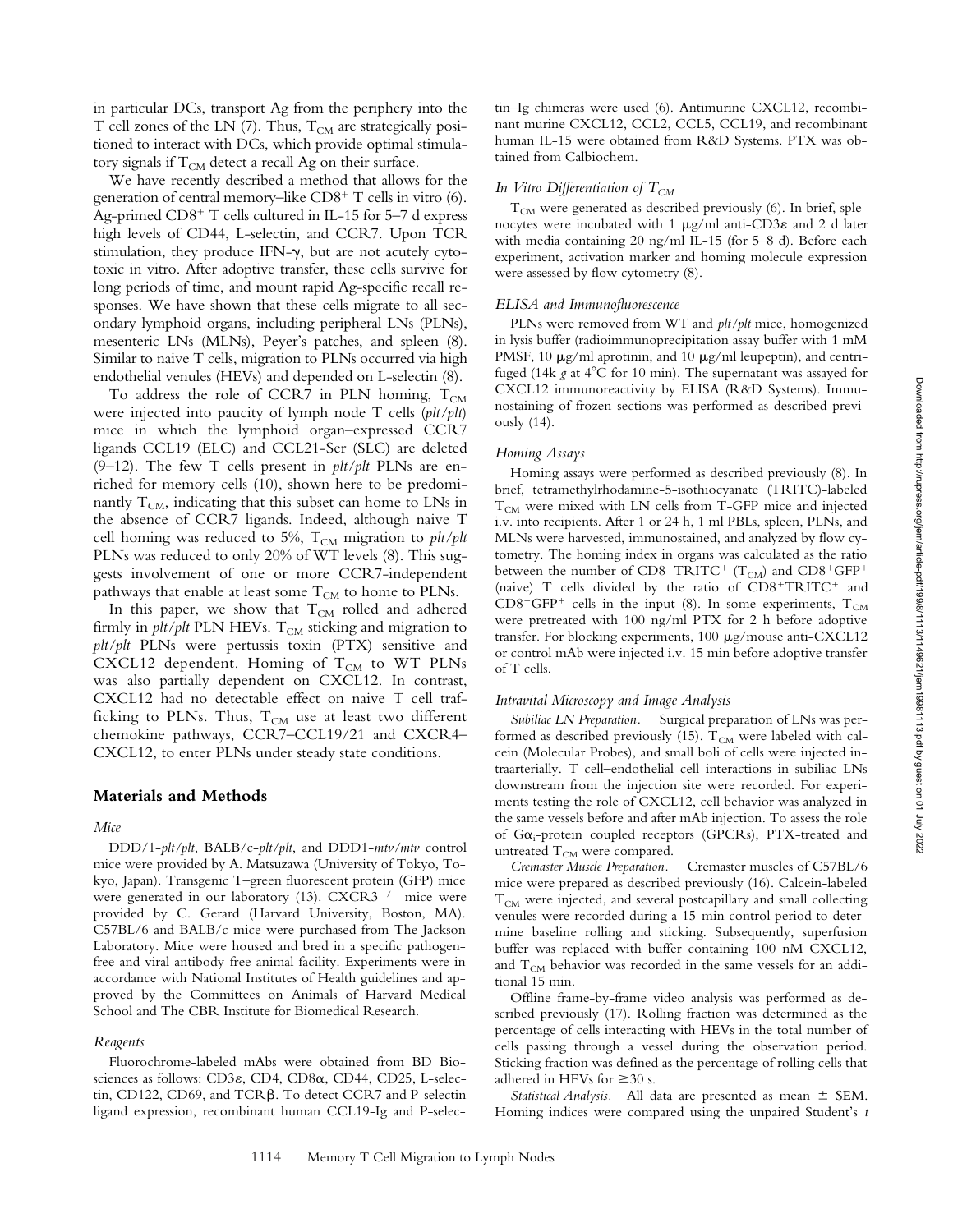test. Rolling and sticking fractions were compared using the paired Student's *t* test.

#### **Results and Discussion**

*Preferential Recruitment of*  $T_{CM}$  *to plt/plt PLNs.* T cells can enter LNs from the blood or via afferent lymphatic vessels draining tissues such as the skin (18). From the blood, naive T cells must adhere to HEVs, a process requiring L-selectin, CCR7, LFA-1, and their respective ligands (14, 18, 19). Similar to naive T cells,  $T_{CM}$  home to PLNs via HEVs in an L-selectin– and partially CCR7-dependent manner (8, 14, 19). Although naive T cells do not arrest in HEVs and home very poorly to *plt/plt* PLNs (14), T<sub>CM</sub> are capable of entering these organs via HEVs, albeit considerably less efficiently than in WT mice (8). Competitive homing of naive T cells and T<sub>CM</sub> in DDD/1-*plt/plt* mice revealed that the total number of homed naive T cells was reduced 19.2-fold compared with WT mice, whereas  $T_{CM}$  were only reduced by 4.9-fold (8). Recent observations suggest the defect in T cell migration to *plt/plt* LNs can vary with the genetic background (20). Thus, we repeated competitive homing assays in *plt/plt* mice on both BALB/c and DDD/1 backgrounds. In accordance with previous results (8), homing indices in BALB/c and DDD/1- $mtv/mtv$  mice were  $0.6 \pm 0.1$  and  $0.4 \pm 0.01$ , respectively; i.e., naive T cells accumulated approximately twofold more efficiently in WT PLNs than  $T_{CM}$ (Fig. 1, A and B). In contrast, homing indices were 1.4  $\pm$ 0.1 and 1.4  $\pm$  0.2 in BALB/c-*plt/plt* and DDD/1-*plt/plt* PLN, respectively, indicating the CCR7 pathway may not be absolutely required for  $T_{CM}$  homing to PLNs. Both  $T_{CM}$ and naive T cells were equally affected in homing to MLNs in both DDD/1-*plt/plt* mice (by 89 and 88%, respectively)

and BALB/c-*plt/plt* mice (by 92 and 94%, respectively). Thus, CCR7 is indispensable for  $T_{CM}$  trafficking to MLNs, whereas PLNs can recruit at least some  $T_{CM}$  in the absence of CCL19 and CCL21.

PLN in *plt/plt* mice are smaller than in WT animals, and contain a larger fraction of Ag-experienced lymphocytes (9, 10). However, the exact composition of memory T cells in these organs has not been determined. Because in vitro–generated  $T_{CM}$  retained, in part, the capacity to home to *plt/plt* PLNs, we examined the phenotype of resident CD8- memory T cells by staining BALB/c-*plt/plt* or BALB/c PLN single cell suspensions for CD122 (21). Expression of this memory marker correlated well with that of CD44 (Fig. 1 C). There was an approximately fivefold increase in the percentage of CD8-CD122- T cells in *plt/plt* PLNs as compared with WT PLNs. Almost all of them expressed L-selectin and bound CCL19-Ig chimera, but little or no P-selectin–Ig, thus displaying a central memory phenotype (4). These observations strongly suggest that, in contrast to naive T cells, which depend almost entirely on CCR7 ligands, there may be a second homing pathway in PLNs that allows  $T_{CM}$  recruitment in the absence of CCL21 and CCL19.

*TCM Roll and Stick in plt/plt HEVs.* There are two nonexclusive explanations for preferential  $T_{CM}$  traffic to  $plt/plt$  PLNs as follows:  $T<sub>CM</sub>$  may have the unique ability to interact with HEVs by responding to an integrin-activating signal distinct from CCR7 ligands and/or they may enter via afferent lymphatic vessels. The latter mechanism was proposed by Mori et al., who observed delayed, but enhanced and prolonged T cell–mediated immune responses to contact sensitizers in *plt/plt* PLNs (22). Due to CCL21 leu expression in lymphatic vessels in *plt/plt* mice, both T



1115 Scimone et al.

**Figure 1.** Accumulation of in vitro– cultured and endogenous T<sub>CM</sub> in *plt/plt* PLNs. TRITC-labeled  $T_{CM}$  together with T-GFP LN cells were injected i.v. into BALB/c-*plt/plt* and BALB/c (A), and DDD/1-*plt/plt* and DDD/1-*mtv/mtv* mice (B). After 24 h, PBLs and secondary lymphoid organs were harvested, stained for  $CD8\alpha$ , and analyzed by flow cytometry for the presence of  $TRITC^+$   $T_{CM}$  and naive GFP<sup>+</sup> T cells. Homing indices were calculated as described in Materials and Methods  $(n = 6$  mice). n.s., not significant.  $\star$ ,  $P < 0.05$ ; \*\*\*,  $P < 0.001$ . (C) Total PLN cells from *plt/plt* and WT mice were analyzed by flow cytometry. Representative dot plots from one experiment out of four are shown. Gates were set on  $TCR\beta^+CD8\alpha^+$  cells. Numbers represent percentage of gated cells.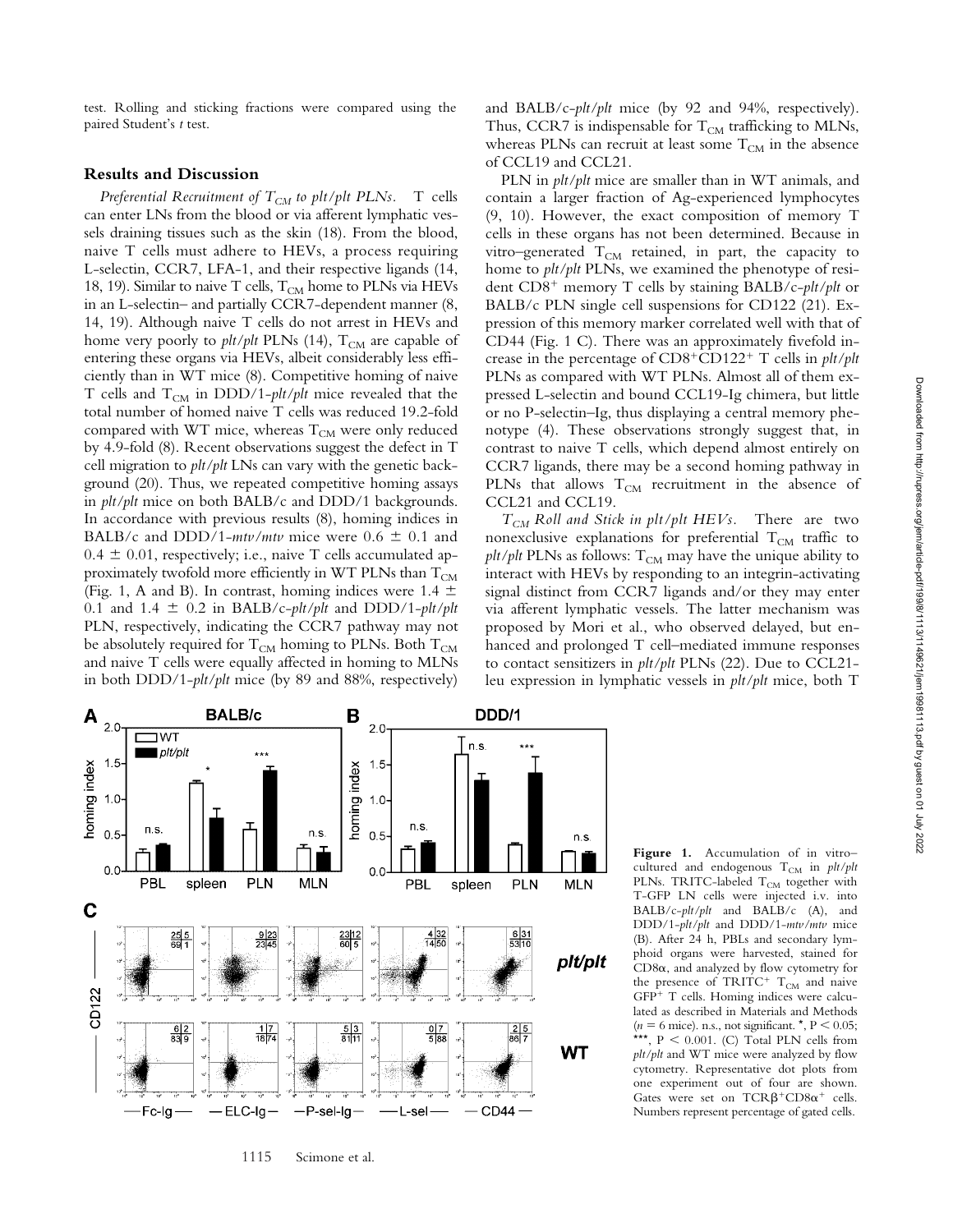

Figure 2. T<sub>CM</sub> roll and stick in HEVs of *plt/plt* subiliac LNs. IVM analysis of calcein-labeled T<sub>CM</sub> or naive GFP<sup>+</sup> T cells in DDD/1-*plt/plt* subiliac LNs. Interactions between fluorescent T cells and HEVs were visualized by epifluorescence IVM. Rolling (A) and sticking (B) fractions were determined for each venular order  $(n = 6$  mice). n.s., not significant. \*,  $P < 0.05$ ; \*\*\*,  $P < 0.001$ .

cells and DCs can enter these vessels to migrate to PLNs (11, 22, 23). However, we show here that several  $T_{CM}$  accumulated in *plt/plt* PLNs as early as 1 h after i.v. injection. Given this brief interval, it seems unlikely that the homed cells could migrate to peripheral tissues and find their way into afferent lymphatics and from there into the cortex of draining LNs. Thus, our findings strongly suggest that  $T_{CM}$ can enter *plt/plt* PLN from the blood.

To test this hypothesis, we used intravital microscopy (IVM) to analyze  $T_{CM}$  behavior in the subiliac LN microcirculation of *plt/plt* mice. The venular tree of normal subiliac LNs consists of five successive venular branching orders, distinguishable by IVM (15). Order V represents postcapillary venules in the cortex and order I is the large collecting vessel at the LN hilus. In WT mice, naive T cells and  $T_{CM}$  roll and stick mainly in order III–V venules. These venules express the most peripheral node addressin, which mediates the rolling of  $L$ -selectin<sup>+</sup> T cells  $(8, 18, 18)$ 19, 24). Firm adhesion requires activation of the integrin LFA-1 on rolling lymphocytes, which is usually induced by CCR7 ligands displayed in HEVs (14).

*plt/plt* PLNs are smaller than WT PLNs and their microarchitecture is disorganized, but the venular tree is readily discernible by IVM in DDD/1-*plt/plt* PLNs, even though order V venules are typically absent (14). By contrast, BALB/c-*plt/plt* PLNs are not amenable to IVM because the rarefied venular tree in this strain is obscured by overlying B cell follicles (14). Calcein-labeled  $T_{CM}$  were recorded in 43 HEVs (7 order I, 12 order II, 16 order III, and 8 order IV) in 6 DDD1-*plt/plt* mice (Fig. 2). Mean rolling fractions of T<sub>CM</sub> were 17  $\pm$  5% (order I), 23  $\pm$  3% (order II), 40  $\pm$  5% (order III), and 33  $\pm$  7% (order IV). This is comparable to rolling fractions of  $T_{CM}$  in WT PLNs



Figure 3.  $Ga_i$ -coupled signaling mediates CCR7-independent homing of  $T_{CM}$  to PLNs and is required for  $T_{CM}$  sticking in PLN HEVs of  $plt/plt$ mice. (A and B) TRITC-labeled control  $T_{CM}$  and CFSE-labeled PTXtreated T<sub>CM</sub> were adoptively transferred into BALB/c-plt/plt recipients. After 24 h, PBLs, spleen, PLNs, and MLNs were harvested, and homed cells were analyzed by flow cytometry. Data are shown as the number of homed cells per  $10^3$  or  $10^6$  injected cells ( $n = 3$  mice). (C and D) IVM analysis of rolling (C) and sticking fractions (D) of calcein-labeled control or PTX-treated T<sub>CM</sub> in order III and IV HEVs in DDD/1-plt/plt PLNs  $(n = 3$  mice). n.s., not significant. \*,  $P < 0.05$ ; \*\*,  $P < 0.01$ .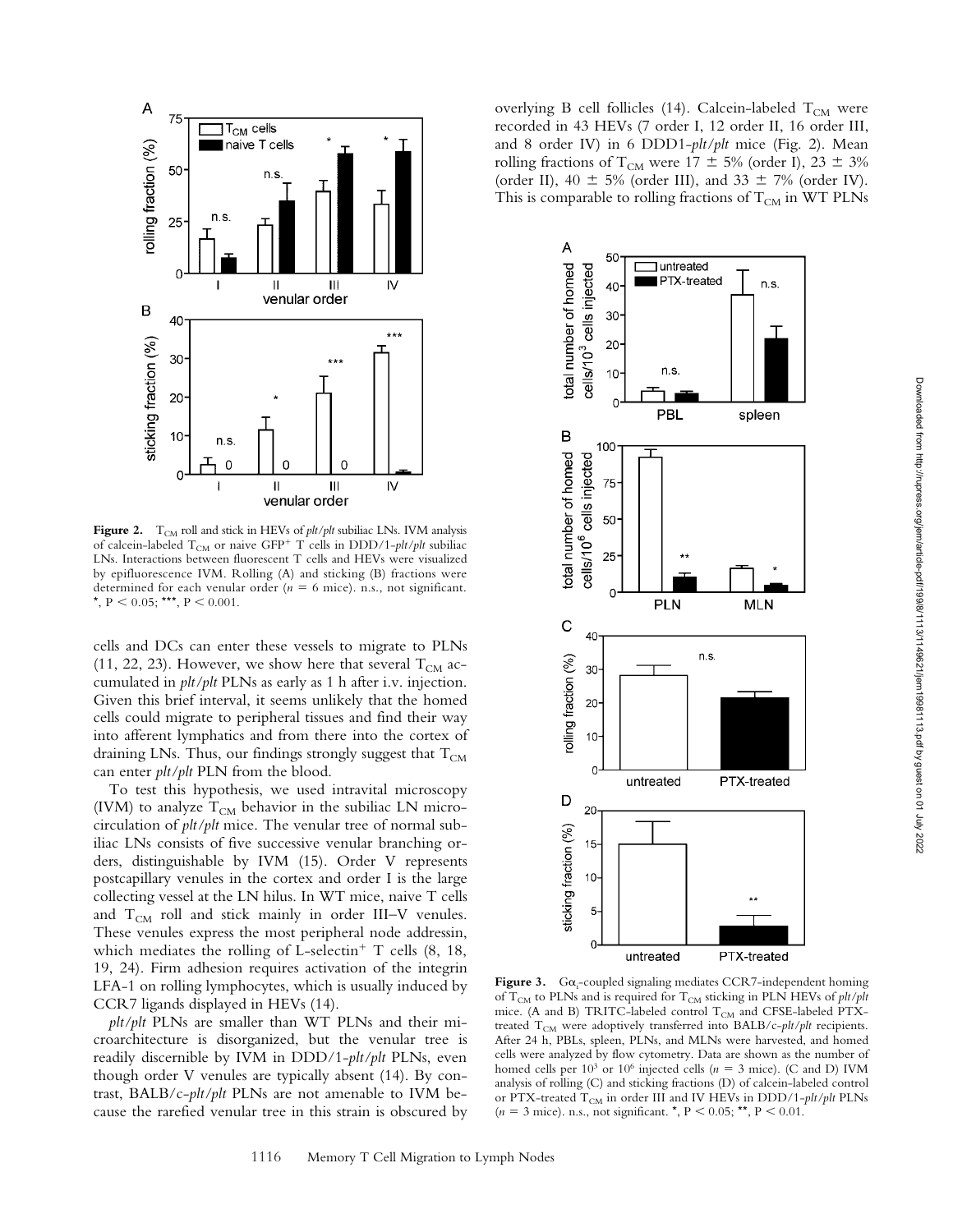(8). For comparison, naive GFP- T cells (14) were analyzed in 29 venules (2, order I; 8, order II; 8, order III; and 11, order IV) in seven mice. Their mean rolling fractions were 7  $\pm$  2% (order I), 35  $\pm$  9% (order II), 58  $\pm$  4% (order III), and 59  $\pm$  6% (order IV). Naive T cells rolled at similar frequencies in PLN HEVs of DDD/1-*plt/plt* and DDD/1 *mtv/mtv* mice, but completely failed to arrest in the former, indicating that CCR7 ligands are absolutely required (Fig. 2 and reference 14). However,  $T_{CM}$  were unmistakably capable of sticking in DDD/1-*plt/plt* PLN HEVs (Fig. 2 B, mean sticking fractions: order I,  $2.5 \pm 1.8\%$ ; order II, 11.5  $\pm$  3.3%; order III, 21.0  $\pm$  4.4%; and order IV, 31.5  $\pm$ 1.8%). We conclude that integrins are efficiently activated on rolling T<sub>CM</sub> in *plt/plt* PLNs, indicating that an alternative chemoattractant pathway can be used by these cells. Moreover, HEVs are the likely port of PLN entry for  $T_{CM}$ in *plt/plt* mice.

*Homing of*  $T_{CM}$  *to plt/plt PLN Is PTX Sensitive.* Chemokine receptors are GPCRs whose function is efficiently blocked by PTX (25, 26). To determine whether CCR7 independent integrin activation signals on  $T_{CM}$  were perceived through such GPCRs,  $T_{CM}$  were preincubated with PTX before in vivo testing. PTX did not affect cell viability, but inhibited in vitro chemotaxis of  $T_{CM}$  toward CCL21 and CXCL12 by 80% (unpublished data). PTX treatment greatly reduced the ability of  $T_{CM}$  to home to BALB/c-*plt/plt* PLNs and MLNs, but had no effect on the number of  $T_{CM}$  in PBLs or spleen (Fig. 3, A and B). These results were further substantiated by IVM of DDD/1-*plt/ plt* PLNs. There was no difference in the rolling fractions of PTX-treated and untreated T<sub>CM</sub> (Fig. 3 C, mean: 22  $\pm$  2% and 28  $\pm$  3%, respectively; P  $>$  0.05). This is not surprising because L-selectin–mediated rolling is insensitive to PTX (19). In contrast, the sticking fraction of control  $T_{CM}$  was fivefold higher than that of PTX-treated cells (Fig. 3 D, mean: 15.1  $\pm$  3.4% and 2.8  $\pm$  1.6%, respectively; P < 0.01). This indicates that one or more GPCRs, other than CCR7, mediates rapid integrin activation on rolling  $T_{CM}$ in PLN HEVs of *plt/plt* mice.

Homing of T<sub>CM</sub> to DDD/1-plt/plt PLNs Is Partially Me*diated by CXCL12.* One chemoattractant candidate that could mediate  $T_{CM}$  homing to PLNs in the absence of CCR7 ligands is CXCL12. mRNA for CXCL12 is expressed by stromal cells in close vicinity to PLN HEVs, and CXCL12 protein was found in the lumen of some cortical HEVs (20). Moreover, CXCL12 and its receptor CXCR4 partly mediate homing of B cells to LN via HEV (20). In the case of T cell homing to *plt/plt* PLNs, the role of CXCR4–CXCL12 is more complex. Okada et al. found that  $CXCR4^{-/-}$  T cells have no discernible defect in homing to WT PLNs, but  $CXCRA^{-/-}$  splenic T cells were more severely compromised than WT T cells in their ability to migrate to *plt/plt* PLNs (20). Notably, the homing experiments with  $\text{CXCR4}^{-/-}$  T cells were performed with total



**Figure 4.** CXCL12 mediates CCR7-independent homing of  $T_{CM}$  to PLNs. (A and B) IVM analysis of rolling (A) and sticking fractions (B) of calcein-labeled T<sub>CM</sub> in DDD/1-plt/plt PLN HEVs. Interactions of  $T_{CM}$  and HEVs in the same venules were recorded before and after injection of anti-CXCL12  $(n = 4)$ mice). (C and D) TRITC-labeled  $T_{CM}$  were injected into BALB/c-*plt/plt* mice (C) or DDD/1-*plt/plt* mice (D) pretreated with control or anti-CXCL12 mAb. 1 h later, PBLs, spleen, PLNs, and MLNs were harvested and analyzed by flow cytometry. Data are expressed as percentage of homed cells in the total number of leukocytes ( $n = 6$  mice). (E) TRITC-labeled  $T_{CM}$  were adoptively transferred into C57BL/6 mice injected previously with control or anti-CXCL12 mAb. 1 h later, PLNs were harvested and analyzed by flow cytometry. Data are expressed as percentage of homed cells relative to control mice ( $n = 6$  mice). n.s., not significant.  $^{\star}$ , P < 0.05;  $^{\star\star}$ , P < 0.01.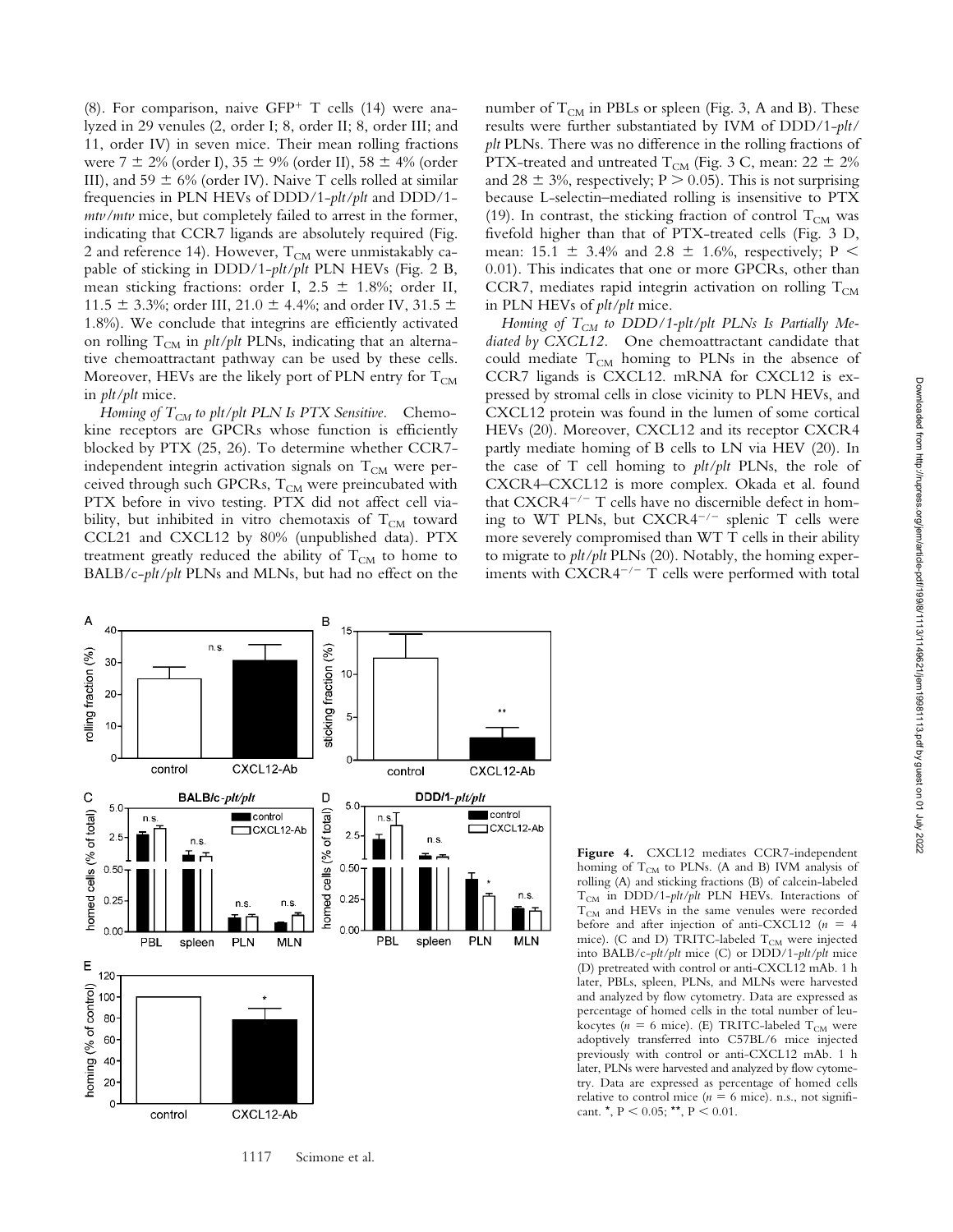splenocytes in which the T cell population typically contains  $\sim$ 30% memory cells. Conceivably, CXCL12-responsive T cells recovered from *plt/plt* PLNs by Okada et al. may have contained a disproportionate fraction of  $T_{CM}$ , rather than naive T cells, which predominate in WT PLNs.

Normal expression of CXCL12 in *plt/plt* PLNs makes this a good candidate for CCR7-independent  $T_{CM}$  migration to PLNs. Thus, we performed IVM of the subiliac LNs in DDD/1-*plt/plt* mice before and after anti-CXCL12 treatment. A total of 22 HEVs of orders III and IV in three DDD/1-*plt/plt* recipients were analyzed. Rolling fractions did not change after injection of anti-CXCL12 (Fig. 4 A, before:  $25.0 \pm 3.7\%$ ; after:  $30.7 \pm 5.0\%$ ; P  $> 0.05$ ). In contrast, anti-CXCL12 markedly reduced the sticking fraction of  $T_{CM}$  from 11.9  $\pm$  2.8% to 2.6  $\pm$  1.2% (Fig. 4 B, P < 0.01). To determine whether CXCL12 mediates  $T_{CM}$  homing to *plt/plt* PLNs, anti-CXCL12 mAb was injected i.v. into DDD/1-*plt/plt* mice 15 min before injection of fluorescently tagged  $T_{CM}$ . Anti-CXCL12 had no effect on the accumulation of  $T_{CM}$  in PBLs, spleen, or MLNs after 1 h (Fig. 4, C and D). In contrast, the number of  $T_{CM}$  that homed to PLNs was  $\sim$ 30% lower than in control mice (Fig. 4 D, P < 0.05). We also performed competitive homing experiments using naive GFP<sup>+</sup> T cells and TRITC-labeled  $T_{CM}$  in DDD/1-*plt/plt* mice after anti-CXCL12 or control mAb injection  $(n = 2)$ . Anti-CXCL12 did not alter the low number of naive T cells that homed to PLNs (unpublished data). However, consistent with the aforementioned data, the homing index decreased from 1.4  $\pm$  0.1 to 1.0  $\pm$  0.2, indicating that  $T_{CM}$ , but not naive T cells, home to PLNs in a partially CXCL12-dependent fashion. In contrast with DDD/1-*plt/plt* mice, anti-CXCL12 had no significant effect on  $T_{CM}$  homing to BALB/c-*plt/plt* PLNs (Fig. 4 C). As a possible explanation for this apparent discrepancy, we asked whether PLN HEVs in BALB/c*-plt/plt* mice present less CXCL12 on their luminal surface than their counterparts in DDD/1-*plt/plt*. However, ELISA of PLN lysates and immunostaining of frozen PLN sections from both strains did not reveal detectable differences in CXCL12 protein content and expression pattern, at least at the light microscopic level (unpublished data). Therefore, it is more likely that the lack of CXCL12 contribution to  $T_{CM}$  homing in BALB/c-*plt/plt* mice occurred because the venular tree in PLNs of this strain is very poorly developed compared with that in DDD/1-*plt/plt* (14). The available HEV surface area in the former may simply be too small to permit effective  $T_{CM}$  recruitment, despite CXCL12 expression. This explanation is consistent with the finding that the absolute number of  $T_{CM}$  that homed to BALB/c-plt/plt PLNs was three times lower than that recovered from DDD/1-*plt/plt* PLNs (85  $\pm$  20 homed T<sub>CM</sub>/10<sup>6</sup> injected cells versus  $267 \pm 116/10^6$  injected cells, respectively; P = 0.05; Fig. 4, C and D, and not depicted).

Because our competitive homing experiments indicate that some T<sub>CM</sub> home to BALB/c-plt/plt PLNs in a CCR7independent fashion (Fig. 1 A), it is likely that one or more other chemoattractants may be expressed in PLN HEVs of BALB/c- $plt/plt$  mice that mediate  $T_{CM}$  homing. The existence of additional GPCR-dependent recruitment signals appears likely, even in DDD/1 mice because PTX treatment blocked  $T_{CM}$  homing to PLNs in both *plt/plt* strains more completely than anti-CXCL12 (Fig. 3 B). Because in vitro–generated  $T_{CM}$  respond to CCL2 (monocyte chemoattractant protein–1) and CCL5 (regulated on activation, normal T cell expressed, and secreted [RANTES]; reference 8), we tested whether these chemokines contribute to  $T_{CM}$  homing to BALB/c-plt/plt PLNs. Furthermore, very low levels of CCL21-leu mRNA have been detected in  $plt/plt$  mice (27). Therefore, we desensitized  $T_{CM}$  with a 40-min incubation in 1  $\mu$ M CCL2, CCL5, or CCL19 before adoptive transfer. The desensitized cells homed to BALB/c-*plt/plt* PLNs as efficiently as control cells (unpublished data), indicating that these chemokines do not play a role here. Other possible candidates include CXCR3 and its ligands as well as lipid chemoattractants, such as LTB4, which contribute to effector T cell homing to sites of inflammation (28). However, homing of CXCR3<sup>-/-</sup> T<sub>CM</sub> was identical to that of WT  $T_{CM}$  (unpublished data), and  $T_{CM}$  do not chemotax toward LTB4 gradients (28). Thus, the nature of other chemoattractants involved in CCR7-independent  $T_{CM}$  homing to PLNs remains to be identified.

Together, these results strongly suggest that CXCL12– CXCR4 triggers integrin activation on rolling  $T_{CM}$ , but not on naive T cells, in PLN HEVs of DDD/1-*plt/plt* mice. This pathway accounts for a significant fraction of  $T_{CM}$  that home to PLNs. In addition, there is probably at least one other PTX-sensitive recruitment signal whose identity remains to be uncovered.

A Physiological Role for CXCL12 in T<sub>CM</sub> Homing to *PLNs.* Given the severely disturbed architecture of secondary lymphoid organs in *plt/plt* mice (9, 10), we asked whether the observed contribution by CXCL12 to  $T_{CM}$ migration reflects a truly physiological event. Therefore, we examined the effect of CXCL12 inhibition on  $T_{CM}$ homing to WT PLNs. Indeed, homing was moderately by  $\sim$ 20%, but significantly, reduced (Fig. 4 E, P < 0.05). This reduction in homing occurred in both C57BL/6 and BALB/c mice, indicating that the role of CXCL12 in WT mice may not depend on genetic modifiers.

We conclude that the CCR7 pathway plays a dominant role in  $T_{CM}$  homing to PLNs, but CXCL12 also contributes to this process. Our finding that this nonredundant effect of CXCL12 is specific for  $T_{CM}$  is also supported by earlier conclusions that CXCR4 deficiency does not reduce the ability of naive T cells to home to PLNs that express normal CCR7 ligands (20).

*CXCL12 Induces Firm Adherence of T<sub>CM</sub>, But Not Naive T Cells, in Cremaster Muscle Venules.* Why are naive T cells apparently incapable of using CXCL12 for homing to PLNs? Naive T cells respond to CXCL12 gradients in chemotaxis assays at least as efficiently as  $T_{CM}$  (unpublished data). Furthermore, CXCL12 induces LFA-1–mediated adhesion of human naive T cells to ICAM-1 in flow chamber assays (29). In contrast, murine naive T cells fail to ar-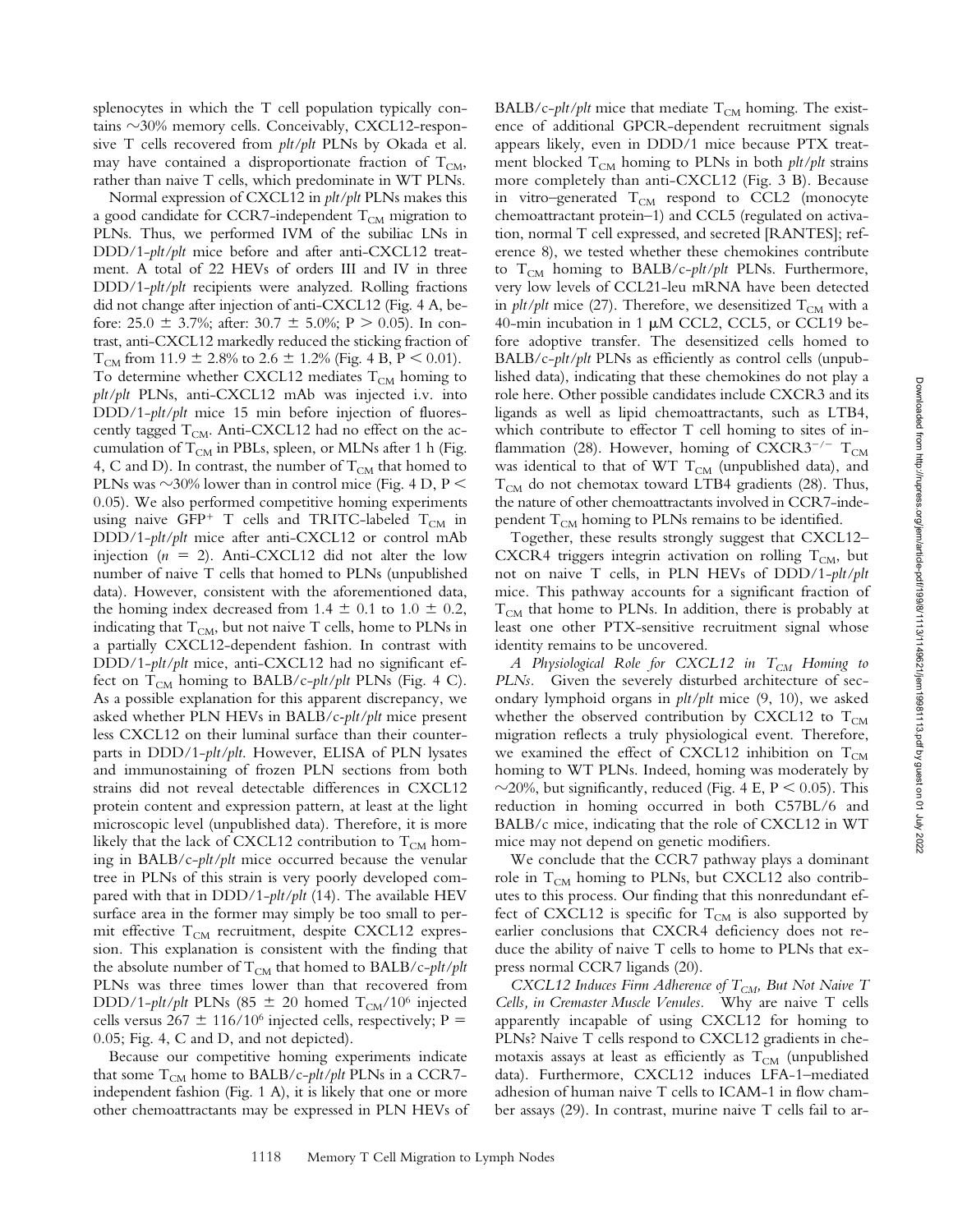

Figure 5. T<sub>CM</sub> express higher levels of CXCR4 than naive T cells and stick in cremaster muscle venules upon topical exposure to CXCL12. Calcein-labeled untreated or CXCL12-desensitized  $\rm T_{\rm CM}$  were injected into a femoral artery of C57BL/6 mice, and rolling (A) and sticking (B) of fluorescent cells in cremaster muscle venules were recorded. Interactions between  $T_{CM}$  and the endothelium of the same muscle venules were recorded before and after superfusion of the preparation with 100 nM CXCL12 solution ( $n = 3$  mice, 30 venules).  $\star$ , P < 0.05. (C) Expression of CXCR4 on  $T_{CM}$  (shaded histogram) and CD8<sup>+</sup> naive T cells (solid line) was analyzed by flow cytometry. Isotype control staining is shown as a dotted line. Histograms are representative for results of  $n = 2$ . Gates were set on  $TCR\beta^+CD8\alpha^+$  cells.

rest in cremaster muscle venules upon CXCL12 superfusion, but undergo immediate arrest in muscles superfused with CCL21 (16).

Because our homing data also indicate that CXCL12 fails to attract naive T cells to PLNs, but can recruit  $T_{CM}$ , we performed IVM to determine whether circulating  $T_{CM}$  can respond to CXCL12 in situ. To this end, we asked whether CXCL12 superfusion induces  $T_{CM}$  sticking in cremaster muscle venules (16). Fluorescently labeled  $T_{CM}$  were injected intraarterially and their interactions with cremaster muscle venules were recorded. Without CXCL12 superfusion, the mean rolling and sticking fractions were  $18.3 \pm$ 5.0% and 1.3  $\pm$  0.9%, respectively ( $n = 3$  mice/30 vessels).

Upon subsequent superfusion with CXCL12, rolling fractions remained unchanged (Fig. 5 A, 23.9  $\pm$  3.0%, P  $>$ 0.05). In contrast, the  $T_{CM}$  sticking fraction was significantly increased (Fig. 5 B,  $6.9 \pm 1.8\%$ ,  $P < 0.05$  vs. control). To determine whether this was an effect of CXCL12 on the venular endothelium or on circulating  $T_{CM}$ , we desensitized  $T_{CM}$  to CXCL12 before injection. Desensitized  $T_{CM}$  rolled similarly to untreated cells, but were incapable of sticking (Fig. 5, A and B). Thus,  $T_{CM}$ , unlike naive T cells, are responsive to CXCL12 displayed on venular endothelium.

What could account for the distinct intravascular responsiveness of  $T_{CM}$  versus naive T cells to CXCL12? One possibility is that these two subsets express distinct densities of CXCR4. Indeed, flow cytometry revealed that  $T_{CM}$  expressed markedly higher levels of CXCR4 compared with naive CD8<sup>+</sup> T cells (Fig. 5 C; mean fluorescence intensity:  $T_{CM}$ , 278 and naive T cells, 126). This finding is also in accordance with a recent microarray analysis of  $T_{CM}$  and naive T cells, which showed higher mRNA expression of CXCR4 in the former subset (30).

What might be the functional relevance of CCR7-independent homing of  $T_{CM}$  to PLNs? Wherry et al. have recently shown that  $CD8^+$  effector CTL can give rise to  $T_{EM}$ , which differentiate into L-selectin $^+$   $\rm T_{CM}$  over the course of several weeks (5). Effector CTL and  $T_{EM}$  do not express L-selectin and CCR7 (4, 6, 8). Although the kinetics of L-selectin and CCR7 induction on  $T_{EM}$  in the course of their transition into  $T_{CM}$  is unknown, it has been shown that some Ag-experienced T cells express L-selectin but not CCR7 (4). For this subset, expression of CXCR4 could provide an alternative pathway to gain CCR7-independent access to PLNs. Moreover, CXCL12 is constitutively expressed in many tissues, especially in the BM, and is upregulated during inflammation. In addition, human  $T_{CM}$ isolated ex vivo, and murine  $T_{CM}$  generated in vitro express several inflammatory chemokine receptors (4, 8). This broad expression pattern of chemokine receptors provides  $T_{CM}$  with maximum flexibility to survey not only secondary lymphoid organs but also multiple other sites in the body.

The authors thank L. Cavanagh and R. Bonasio for helpful discussions, A. Matsuzawa for *plt/plt* mice, C. Gerard for CXCR3<sup>-/-</sup> mice, B. Reinhardt and G. Cheng for technical support, and J. Moore for editorial assistance.

T.W. Felbinger was supported by a research stipend from the Deutsche Forshungsgemeinschaft. W. Weninger was supported by an Erwin-Schrödinger Auslandstipendium from the Austrian Science Foundation and by a Pilot and Feasibility grant from the Harvard Skin Disease Research Center. U.H. von Andrian was supported by National Institutes of Health grants HL48675, HL54936, and HL56949.

*Submitted: 23 September 2003 Accepted: 4 March 2004*

## **References**

1. Sprent, J., and C.D. Surh. 2002. T cell memory. *Annu. Rev. Immunol.* 20:551–579.